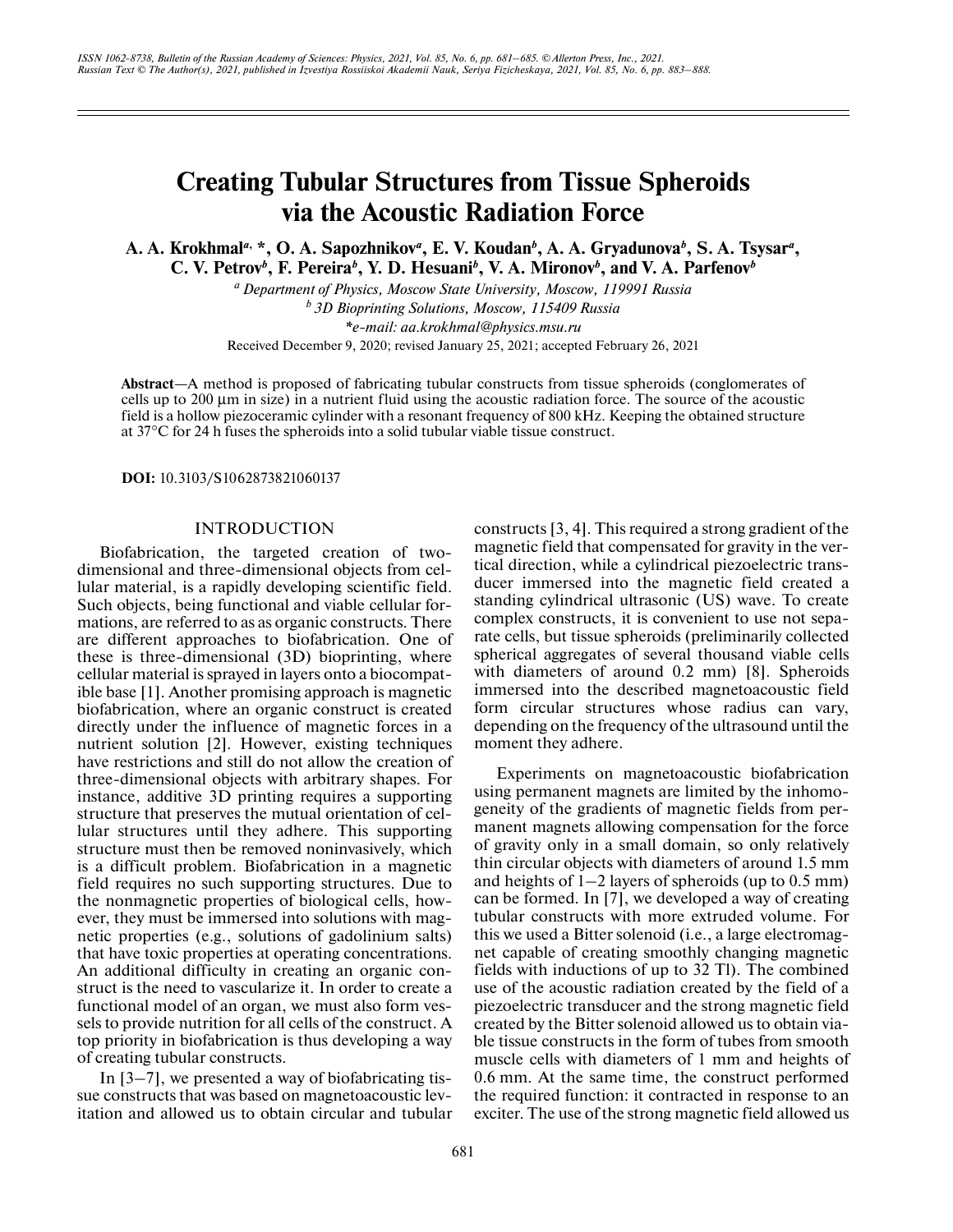

**Fig. 1.** Scheme of the experiment on creating tubular constructs from tissue spheroids in an acoustic field. (a) Standing field created by a circular piezoelectric transducer and the position of a container made from agarose (dark domain) inside a cylinder; (b) injection of spheroids into a nutrient solution in the domain of the ultrasonic field; (c) formation of tubular construct as a result of depositing spheroids on the agarose construct in the field of the action of gravity and the acoustic radiation force.

to reduce the concentration of the paramagnetic in the nutrient solution to a level that is safe for cells.

Experiments on Bitter electromagnets are quite expensive and place certain restrictions on the shape and size of the acoustic transducers used to form tissue-engineering constructs. It is therefore important to develop a way of assembling spheroids in the form of tubular constructs in acoustic fields without applying magnets. This is safer for cells, since the toxic impact of paramagnetic salts is completely excluded, and the amplitude of acoustic field is selected to be minimal so as not to cause cavitation or overheating of the medium. Another advantage of this approach is that the spheroids are surrounded by the nutrient solution on all sides.

### ACOUSTIC MANIPULATION

We used a cylindrical piezoelectric transducer to put randomly distributed spheroids into the shape of tubes with constant cross sections. This was a PZT-5A cylinder with wall thickness of 2.5 mm, outer diameter of 33 mm, and height of 20 mm. An alternating electric voltage of around 10 V was applied between the inner and outer silver-plated surfaces of the piezoceramic cylinder from an Agilent 33250A signal generator. Due to the piezoelectric effect, the cylinder walls oscillated at a given frequency, creating an ultrasonic wave. A standing ultrasonic field formed in the inner domain of such a piezoelectric transducer at resonant frequencies. The structure of the sound pressure field was radially symmetric with a high degree of accuracy (nodes and antinodes formed alternating cylindrical domains) (Fig. 1a). The structure was not completely homogeneous in the vertical direction: Lamb waves [9], which vary the amplitude of a radiated field of acoustic pressure, inevitably appear in a piezoelectric layer.

The distribution of the complex amplitude of acoustic pressure *P* inside an infinite cylinder of radius a harmonically vibrating with frequency *f* is described as follows [10]:

$$
P(R) = \frac{P_0}{J_0(ka)} J_0(kR),
$$
 (1)

where  $R$  is the radial coordinate;  $P_0$  is the amplitude of the pressure on the cylinder's wall;  $k = 2\pi f/c$ , where *c* is the speed of sound in water; and  $J_0(ka)$  is the zero-order Bessel function. We can see that the maximum amplitude of the acoustic pressure corresponds to the axis of the cylinder (i.e., the coordinate  $R = 0$ ). The equality  $J_0(ka) = 0$  is a condition for resonance, which allows us to calculate those frequencies at which the amplitude of the sound pressure is the highest. It should also be noted that the radial distribution of the pressure amplitude corresponds to the Bessel function. It is therefore easy to calculate the radii of zones that form nodes and antinodes. For example, the radius of the first node from the center is determined as follows:

$$
R_1 \approx \frac{2.41}{k}.\tag{2}
$$

We can therefore change the radius of the field's node domain by varying the frequency supplied by the generator to the transducer.

If in the region of the ultrasonic field there are objects with an acoustic impedance different from the impedance of the immersion medium, then the effect of wave scattering will occur, and the acoustic radiation force will act on the object [11]. If, in the first approximation, the scatterer is taken in the form of an elastic sphere of small dimensions in comparison with the wavelength, then the theory of calculating the radi-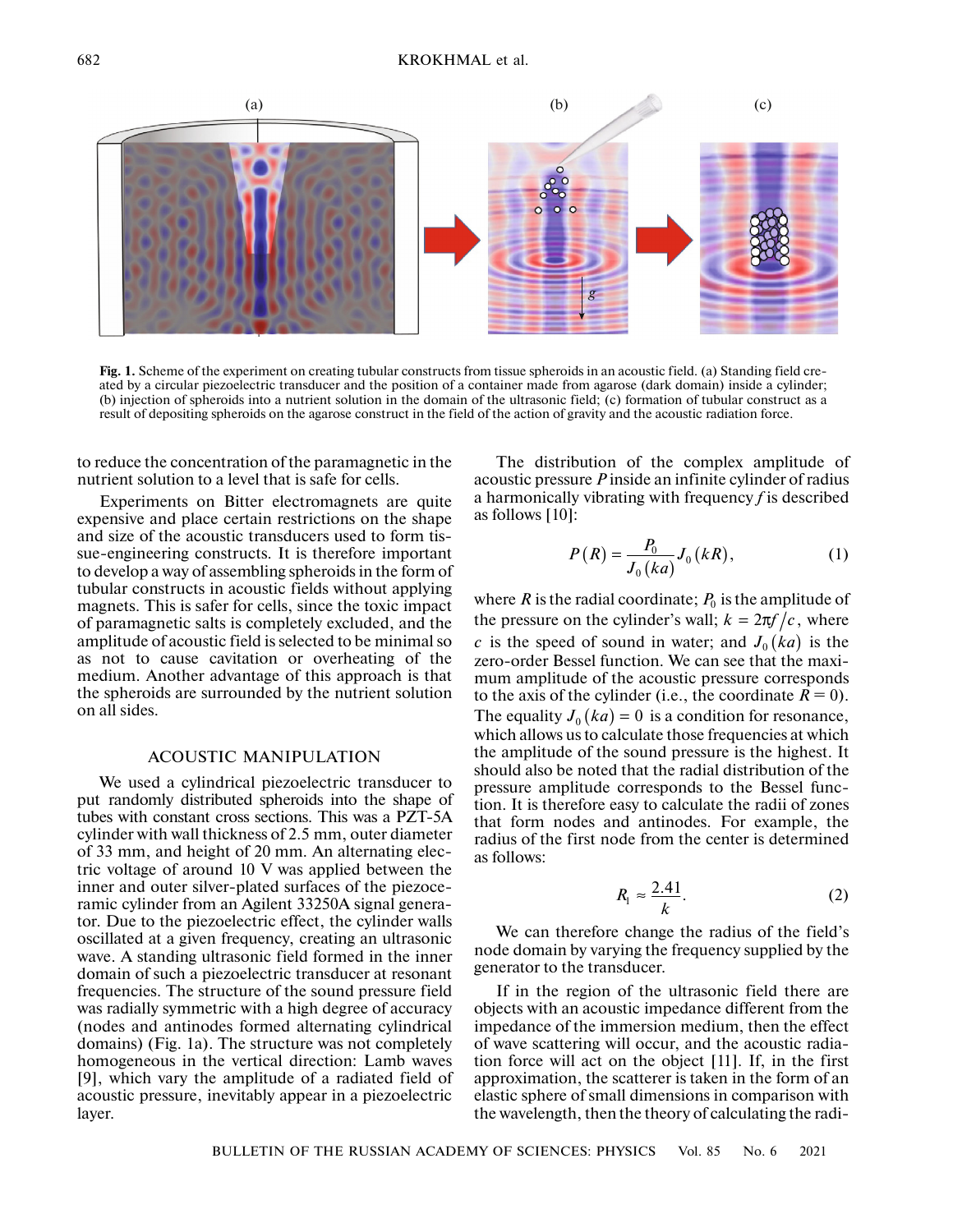ation force  $\vec{F}_r$  is greatly simplified and the Gor'kov approximation can be used [12, 13]:

$$
\vec{F}_r = -\nabla U,\tag{3}
$$

$$
U = \frac{\pi r^3}{3} \left\{ f_1 \frac{|P|^2}{\rho c^2} - \frac{3}{2} f_2 \rho |\vec{v}|^2 \right\},\tag{4}
$$

where  $r$  is the radius of the spherical scatterer;  $\rho$  is the density of the liquid; *c* is the speed of sound in it;  $\vec{v} = \nabla P / (2\pi i \rho f)$  is the complex amplitude of the particle velocity, and the factors  $f_1$  and  $f_2$  depend on elastic properties of the scatterer (the density  $\rho_{\rm sc}$  and velocities of longitudinal and transversal waves  $c_1$  and  $c_1$ ):

$$
f_1 = 1 - \frac{\rho c^2}{\rho_{\rm sc} c_1^2} \frac{1}{1 - \frac{4c_t^2}{3c_1^2}},
$$
 (5)

$$
f_2 = 2\frac{\rho_{\rm sc} - \rho}{2\rho_{\rm sc} + \rho}.\tag{6}
$$

It can be seen from formulas  $(3)$ – $(6)$  that with a plane wave of a standing ultrasonic field at  $f_1 + \frac{3}{2}f_2 > 0$ , the radiation force acts in the direction from the antinode to the node of acoustic pressure. The written criterion for the direction of the radiation force toward the node of the standing wave is almost identical in the cylindrical geometry. This condition is met for tissue spheroids, so if we immerse a set of spheroids into a standing ultrasound field inside an oscillating piezoelectric cylindrical transducer, we would expect the radiation force to displace them to the nodes of the acoustic pressure and form a cylindrical structure from them. The wall thickness of such a structure will be determined by the ratio between the wavelength and the radius of the particles, and the radius of the resulting tube will be set by the ultrasound frequency.

#### EXPERIMENTAL

The acoustic radiation force created by the cylindrical piezoelectric transducer affects the spheroids only in the horizontal direction, while in the vertical direction the spheroids settle in the nutrient solution under the action of gravity. Our task was to select such experimental conditions so that the spheroids, after being injected into the working area, had time to line up in the form of a vertically standing tube before settling to the bottom of the container. This construct also had to be in contact with a substrate in the bottom part of the zone of the radiation force impact. At the same time, the substrate must not prevent the transfer of nutrients to the spheroids. To build a single tube construct, it was also necessary to restrict the domain of space where the spheroids could be found so they

would reach only the first node of the standing wave and not be distributed by peripheral node domains. A container with a specific form was therefore manufactured from agarose.

The agarose container was cylindrical with a conic aperture whose radius did not exceed that of second node zone. The outer dimensions allowed the container to be displaced inside the piezoelectric transducer (Fig. 1a, grey domain). The height of agarose container corresponded to that of the piezocylinder, and the bottom of the conic aperture was at distance of 7 mm from the lower edge of the transducer. The use of an agarose container instead of a standard plastic or glass container was due to several reasons. First, the solid walls of a plastic container create additional reflections and absorb ultrasonic waves. With nonideal coincidence between the container and the axis of the piezoelectric transducer, the conditions of resonance are violated and the force diminishes. Agarose is close to water in its physical properties, and walls of this material do not cause the strong reflection and absorption of ultrasonic waves. The high acoustic transparency of agarose eliminates the need for strict centering of the form with the transducer, and the optical transparency allows us to observe the experimental procedure using a video camera. Second, tissue spheroids and polystyrene balls adhere to the bottom of a plastic container, but not to agarose. The porous structure of agarose allows nutrient substances to reach spheroids even in contact with the container.

A piezoelectric transducer with an agarose container inside was immersed into a glass container also filled with the nutrient solution. The apparatus was then placed into a thermostat that maintained a temperature of  $37^{\circ}$ C and the concentration of CO<sub>2</sub> in air required for cells. The additional volume of the nutrient solution in the container with the transducer guaranteed a more stable temperature regime inside the transducer during ultrasound irradiation and prevented the spheroids from overheating.

### RESULTS AND DISCUSSION

During the experiment, tissue spheroids of chondrocytes (cells of cartilaginous tissue) were carefully injected inside the top part of the agarose aperture using a micropipette (Fig. 1b) while the piezoelectric transducer radiated at the resonance frequency. Since the cylindrical transducer was used as the source of ultrasound, the node domain in space was a cylinder. The acoustic radiation force was strong enough for the spheroids to form a tube almost instantaneously. The radius of the tube corresponded to that of the first node of the standing cylindrical ultrasonic field. The tube was deposited on the bottom of the container under the force of gravity, forming a tubular construct (Fig. 1c). Photographs of the experiment and the for-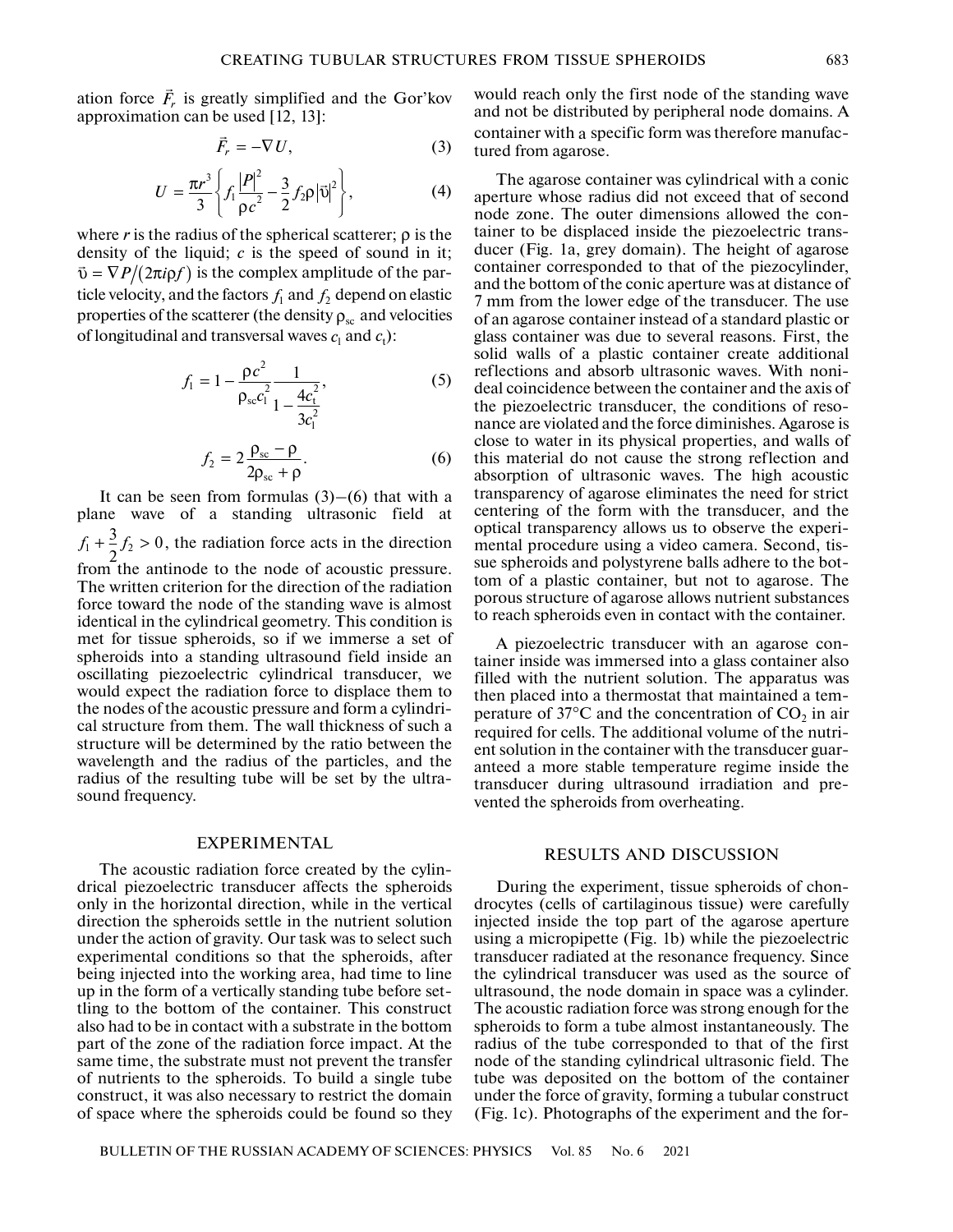

**Fig. 2.** Photographs of the experiment. (a) Top view: tube of polystyrene balls mimicking tissue spheroids; (b) top and (c) angle views of a tube made from chondrospheres in an agarose container inside a piezocylinder. The unit was immersed in a nutrient solution.



**Fig. 3.** Combined engineered tissue construct made from chondrocytes in the form of a tube. (a) General view of the construct; (b) top and (c) side views under microscope.

mation of the construct from the spheroids are shown in Fig. 2.

If the number of injected spheroids was sufficiently high, a dense cylinder with a fixed radius determined by the length of the acoustic waves formed. The retention of tubular spheroids in over 24 h allowed them to combine into a continuous tissue construct. The combining of spheroids confirmed their viability. Ultrasound waves with a frequency of 800 kHz allowed the creation of a cylinder 1.3 mm in diameter, 0.45 mm thick, and 1.5 mm tall, which consisted of 7–9 layers of spheroids arranged vertically (Fig. 3). Allowing for slight variations in temperature, the theoretical dependence of the radius of the construct on wave frequency (2) describes our experimental observations. The height of the tubular construct obtained via acoustic levitation is several times greater than the maximum height of a construct obtained through magnetic and magnetoacoustic assembly. The height of a construct can be raised considerably by using more spheroids and moving the bottom of the container closer to the middle of the radiator. Spheroids will then appear in the zone where the structure of the wave is the closest to cylindrical. In experiments without combinations of spheroids we managed to reach the height of a construct of 5–6 mm tall, so we have reason to assume that a similar size of a combined construct can be reached using our approach.

The viability of the construct was estimated from two indicators. First, the obvious transformation of the construct from separate spheres into continuous tissue showed the cells combined actively (i.e., they were alive and functioning). Second, the formation of miotubes in similar experiments with smooth muscle